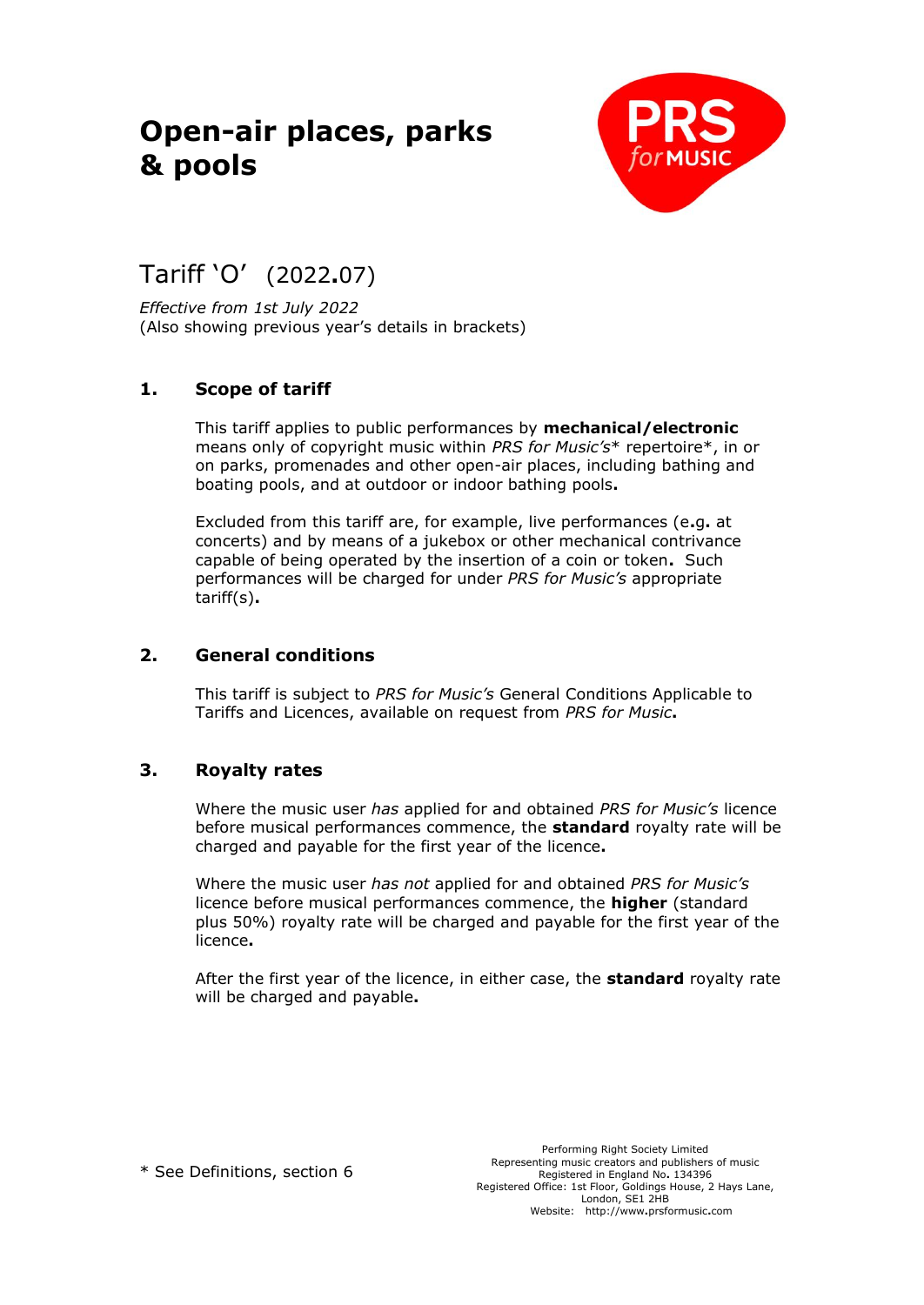(£1.28)

(£1.92)

|     | The following rates of charge apply to all royalties falling due from<br>1st July 2022.                              |                   |                            |  |
|-----|----------------------------------------------------------------------------------------------------------------------|-------------------|----------------------------|--|
|     |                                                                                                                      | Higher<br>royalty | <b>Standard</b><br>royalty |  |
| 3.1 | Parks, promenades & other<br>open-air places                                                                         |                   |                            |  |
|     | For each park, recreation ground,<br>promenade or other open-air place<br>having mechanical/electronic performances: |                   |                            |  |
|     | Where the performance is relayed<br>through one relay point* the rate per                                            | £10.17<br>(E9.51) | £6.78<br>(E6.34)           |  |
|     | For each additional relay point the rate                                                                             | £5.13<br>(E4.80)  | £3.42<br>(E3.20)           |  |
| 3.2 | Bathing pools (indoor / outdoor)<br>and boating pools                                                                |                   |                            |  |
|     | Calas or displays (including synchronised                                                                            |                   |                            |  |

#### **3.2.1 Galas** or **displays** (including synchronised swimming displays) having *mechanical / electronic* music, where there is a spectator audience: For each 200 (or part thereof) persons capacity of the enclosure within which the pool is situated the rate per day is  $\dots\dots\dots\dots$   $\qquad$  £5.13 (£4.80) £3.42 (£3.20) **3.2.2 All other occasions** when the pool is open: For each 200 (or part thereof) persons capacity of the enclosure within which the pool is situated the rate per day is ................ £2.06 £1.37